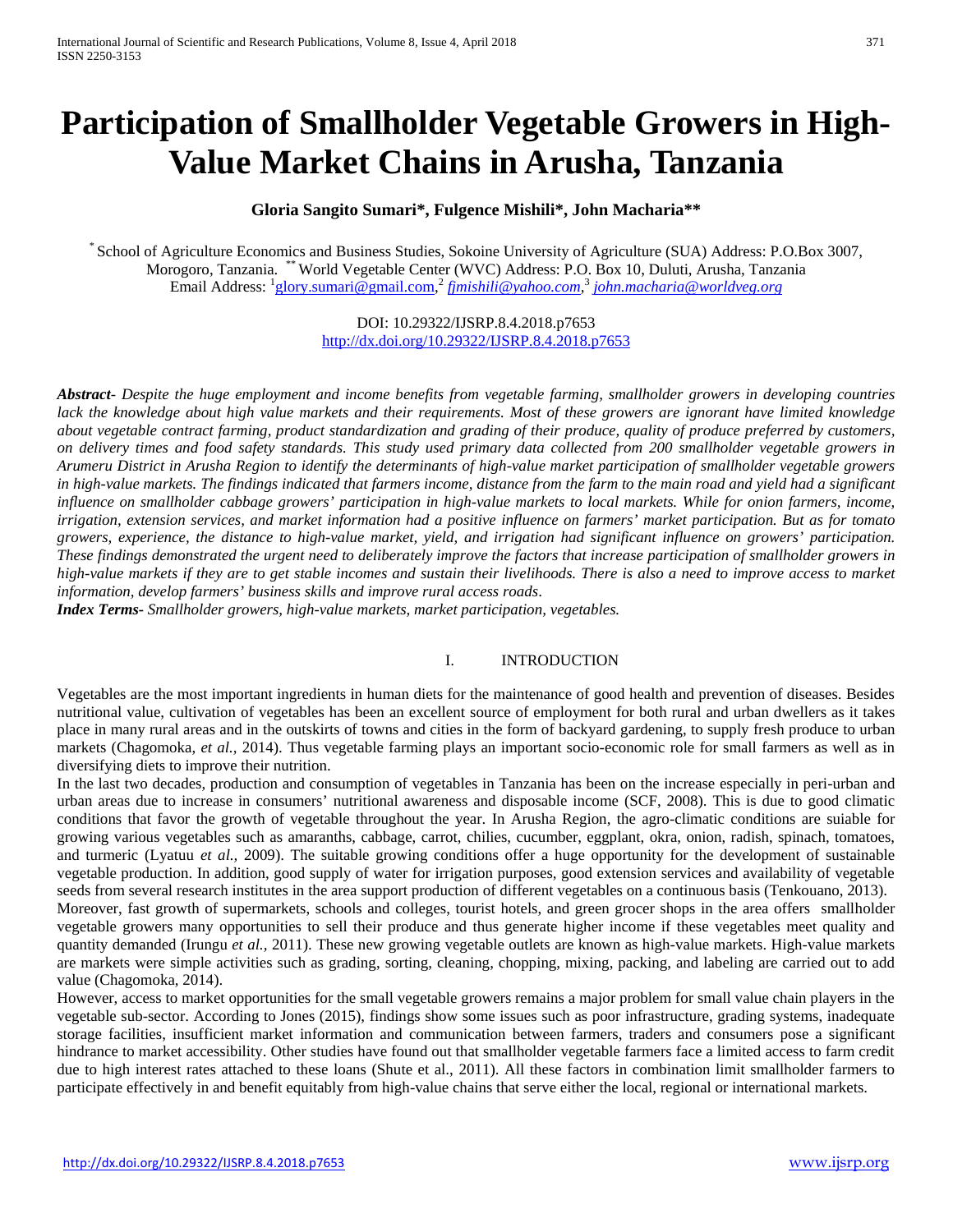International Journal of Scientific and Research Publications, Volume 8, Issue 4, April 2018 372 ISSN 2250-3153

Despite these problems, the market share of supermarkets in the vegetable and fruit sector is growing rapidly in Tanzania, most of the vegetables that were sold in the local spot markets are now mostly sold through supermarkets (Chagomoka, 2014). Many consumers prefer shopping at supermarkets these days because they are assured of the quality of the product, good customer service, cleanness, food safety, variety of product and good packaging (Irungu *et al.,* 2011). Therefore, improving market access for smallholder growers has a great potential to improve incomes for small vegetable producers and traders (Kuzilwa *et al.,* 2013).

The aim of this study was to determine factors that could increase smallholder vegetable growers' participation in high-value market opportunities in Arusha Region. According to the National Bureau of Statistics census conducted in 2008, the three highest ranked grown vegetables were tomatoes, onions, and cabbage respectively. Therefore this study generated information that could help smallholder growers along the three (tomatoes, onions, and cabbages) vegetable value chains to adopt an attitude of producing what they can sell for premium prices, rather than merely sell whatever they were used to grow often getting lower prices for their produce like any other fellow growers.

#### **Study area**

### II. METHODOLOGY

The study population was vegetable farmers in Arumeru Districts in Arusha Region, Tanzania. Using a cross sectional approach, primary data was collected at one point in time through formal survey to get an in-depth understanding of factors influencing smallholder vegetable growers' participation to high-value market opportunity. A sample of 200 vegetable farmers growing vegetables were interviewed (110 tomato, 50 cabbage and 40 onions). The main criteria for selection of the district and the villages were based on growers' involvement in a project called "Improving Incomes and Nutrition in Eastern and Southern Africa by Enhancing Vegetable-based Farming and Food Systems in Peri-urban Corridors" (VINESA). This project is managed by the World Vegetable Center and funded by the Australian Centre for International Agricultural Research (ACIAR). VINESA was established in June 2013 and has equipped over 500 youth with skills to generate employment and income opportunities for peri-urban vegetable growers and their families in Ethiopia, Malawi, Mozambique and Tanzania.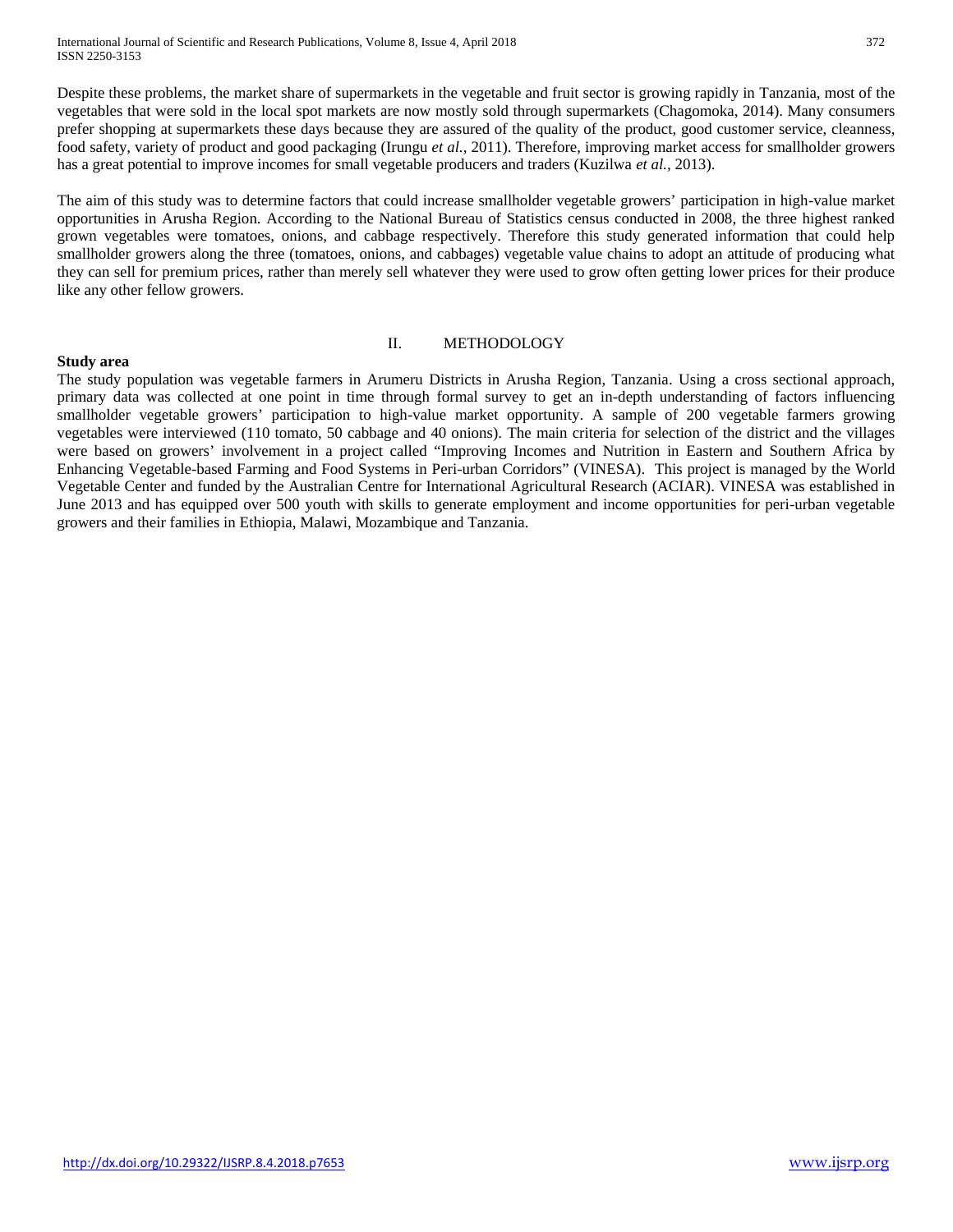

**Figure 1**: **Map of Arusha Region illustrating the locations of this study (Source: ESRI (1991-1996)**

# **Analytical Approach**

The study used binary logistic regression model to determine factors that influence smallholder vegetable grower' to participate in high-value market opportunities. The participation in the high-value vegetable market was analyzed as a dichotomous response variable where a farmer either willingly chooses to participate in high-value vegetable markets or local markets. The utility maximization of smallholder growers was explained as follows;

The function was specified as:

Max() = ( , ).………………………………………..………...… (1)

Where  $U_i$  is the non-observable utility function that ranks the preference of the *i*<sup>th</sup> farmer for the *j*<sup>th</sup> market ( $\forall j = 1, 0$ ); 1 for highvalue vegetable markets and 0 for local vegetable market. FC is defined as farm and farmer specific attributes and TA is defined as other attributes of the innovation that may be unobserved to the analyst but observed and acted upon by the decision markers. The basic assumption in Equation (1) is that farmers perceive high-value as an optimal course of action to maximize their expected utility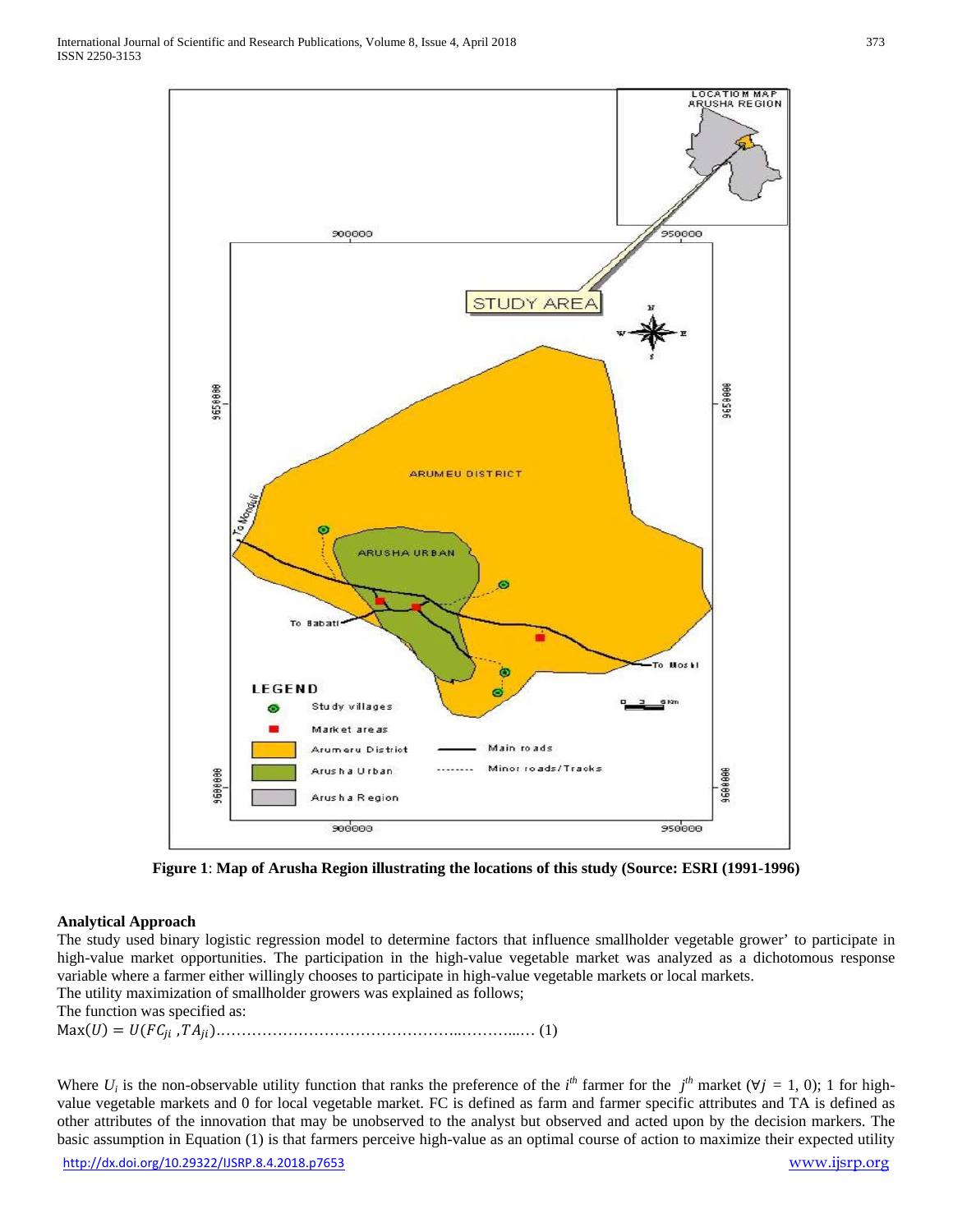and decision is made in situation where the decision maker is full aware of this high-value markets and its attribute. Therefore, the utility derived from *j<sup>th</sup>* market is a function of FC, TA and a disturbance term with zero mean. Equation (2) can be presented as:

$$
U_{ji} = \alpha_j F_i(M_i, A_i) + e_{ji} \forall (j = 1, 0; i = 1, 2, \dots, n). \tag{2}
$$

Since the utilities  $U_{ji}$  are random, the *i*<sup>th</sup> farmer was selected the alternative  $j = 1$  when  $U_{1i} > U_{0i}$  or the non-observable (latent) random variable  $Y^* = U_{1i} - U_{0i} > 0$  the probability that  $Y_i = 1$  (Thus, farmer opts for participating in high-value market) is a function of the independent variables and is represented as:  $P_i = P_r(Y_i = 1) = P_r(U_{1i} > U_{0i})$ 

$$
= P_r[\alpha_1 F_i(M_i, A_i) + e_{1i} > \alpha_0 F_i(M_i, A_i) + e_{0i}]
$$
  
=  $P_r[e_{1i} - e_{0i} > F_i(M_i, A_i)(\alpha_0 - \alpha_1)]$   
=  $P_r[\mu_i > F_i(M_i, A_i)\beta]$ 

= ().…………………………………………………………..…….….. (3)

Where X is the *n x k* matrix of the explanatory variables and  $\beta$ is a *k x l* vector of parameters to be estimated  $P_r(.)$  is a probability function,  $\mu_i$  is an error term following logistic distribution, and  $F(X_i\beta)$  is the cumulative distribution function for  $\mu_i$  evaluated at  $\chi_i\beta$ . The specification in Equation (3) indicates that the probability that a farmer participated in high-value vegetable market is a function of the vector of explanatory variables, unknown parameters, and the error, term. However, the specification in equation (3) cannot be estimated directly unless the functional form of F and the distribution of  $\mu_i$  are known. From equation (4), the regression model was specified as follows:

( <sup>=</sup> 1) <sup>=</sup> () <sup>=</sup> exp () 1+exp () ..…………………………….….…..…….... (4)

Where, parameter β were estimated by maximum likelihood estimator MLE. Therefore the logit equation will be

$$
Logit(Pi) = \ln\left(\frac{Pi}{1 - Pi}\right) = \beta_0 + \sum_{i=1}^{12} \beta_i \chi_i + \varepsilon
$$

Whereby;

 $\binom{P_i}{1-P_i}$  $\ln\left(\frac{P_i}{1-P_i}\right)$  = logit for market participation

 $P_i$  = participating in high-value markets

 $1 - P_i$  = not participating in high-value markets

 $\chi_i$  = independent variables

 $\beta_i$  = parameters to be estimated

 $\mathcal{E}$  = error term

The specification of variables used in the binary logit model for market participation by vegetable growers (Table 1).

# **Table 1: Specification of variables included in binary logit model for market participation**

| Variables          | <b>Description of Variables</b>                | <b>Expected Sign</b> |
|--------------------|------------------------------------------------|----------------------|
| Dependent variable | 1 if farmer participates in high-value market; |                      |
| $(P_i)$            | $\lq\lq\lq\lq\lq\lq$                           |                      |
|                    | Otherwise                                      |                      |
| Sex $(X_1)$        | Sex $(0=female, 1=male)$                       |                      |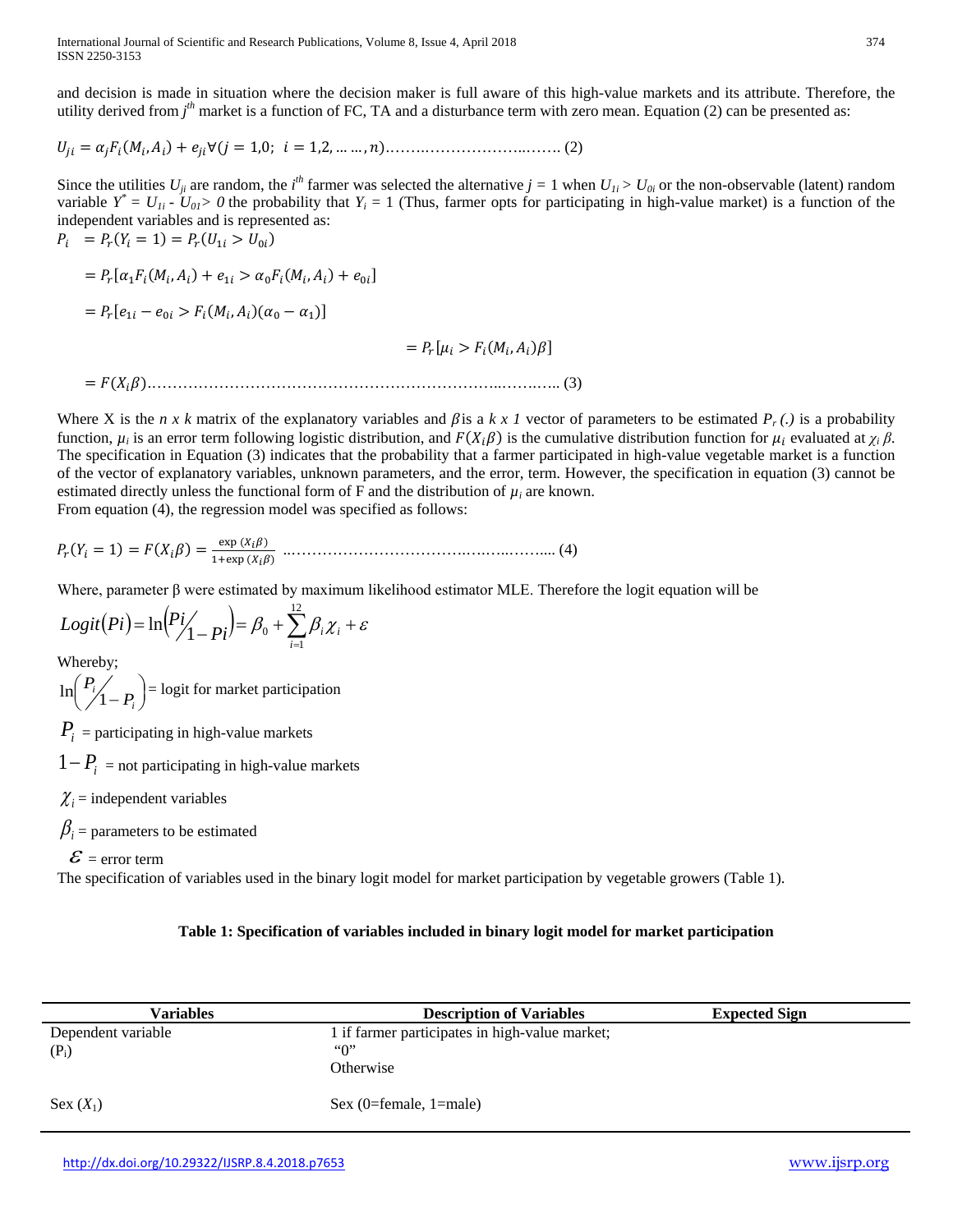| Education level $(X_2)$             | Education level (0=no formal education, 1=formal<br>education)                                           | $+$    |
|-------------------------------------|----------------------------------------------------------------------------------------------------------|--------|
| Income $(X_3)$                      | Growers income earned per month                                                                          | $^{+}$ |
| Access to credit $(X_4)$            | Access to credit (0= do not have access, 1= have<br>access)                                              |        |
| $experience(X_5)$                   | Experience in growing cabbage, onion, and tomato (in<br>years)                                           | $+$    |
| Distance to the main road $(X_6)$   | Distance from the farm to the main road (km)                                                             | $+/-$  |
| Distance to the main market $(X_7)$ | Distance to the main market                                                                              |        |
| Distance to high-value $(X_8)$      | Distance to the high-value market                                                                        | $^{+}$ |
| Total yield $(X_9)$                 | Total yield cabbage, onion and tomato (kg)                                                               | $^{+}$ |
| Irrigation $(X_{10})$               | Irrigation ( $0=$ do not irrigate, $1=$ irrigate)                                                        | $^{+}$ |
| Extension service $(X_{11})$        | Extension service $(0)$ have no access to extension<br>service, $l =$ have access to extension services) | $^{+}$ |
| Market information $(X_{12})$       | Market information $(0=$ no access to market<br>information, 1= have access to market information)       | $^{+}$ |
| $\beta_{ij}$                        | Vector of parameters to be estimated                                                                     |        |
| $\varepsilon_{ij}$                  | Random error terms or disturbance terms                                                                  |        |
|                                     |                                                                                                          |        |

# III. RESULTSRESULTS AND DISCUSSION

#### **Social-Economic Characteristics of the Respondent**

The age of respondents ranged from 18 years to 60 years. 46.5% of all vegetable farmers were aged between 31 and 45 years (Table 2). The size of this active age group holds promise for vegetable cultivation in the study area because most farmers at this age are mature, they have a source of income for inputs and they have strength to work on their farms. This age profile is similar to that found by Makarau *et al.* (2013). Most of the respondents were males (Table 2). Since the bulk of the respondents (60.5%) are heads of household, therefore, vegetable production in the study areas are male dominated.

| <b>Sex</b> |               | Total         |               |      |
|------------|---------------|---------------|---------------|------|
|            | $18-30$ years | $31-45$ years | $46-60$ years |      |
| female     | 174<br>ت کا   |               | 9.5           | 39.5 |
| male       |               | 29            | l 7.5         | 60.5 |

### **Table 2: The Age of Respondents in Response to Their Sex**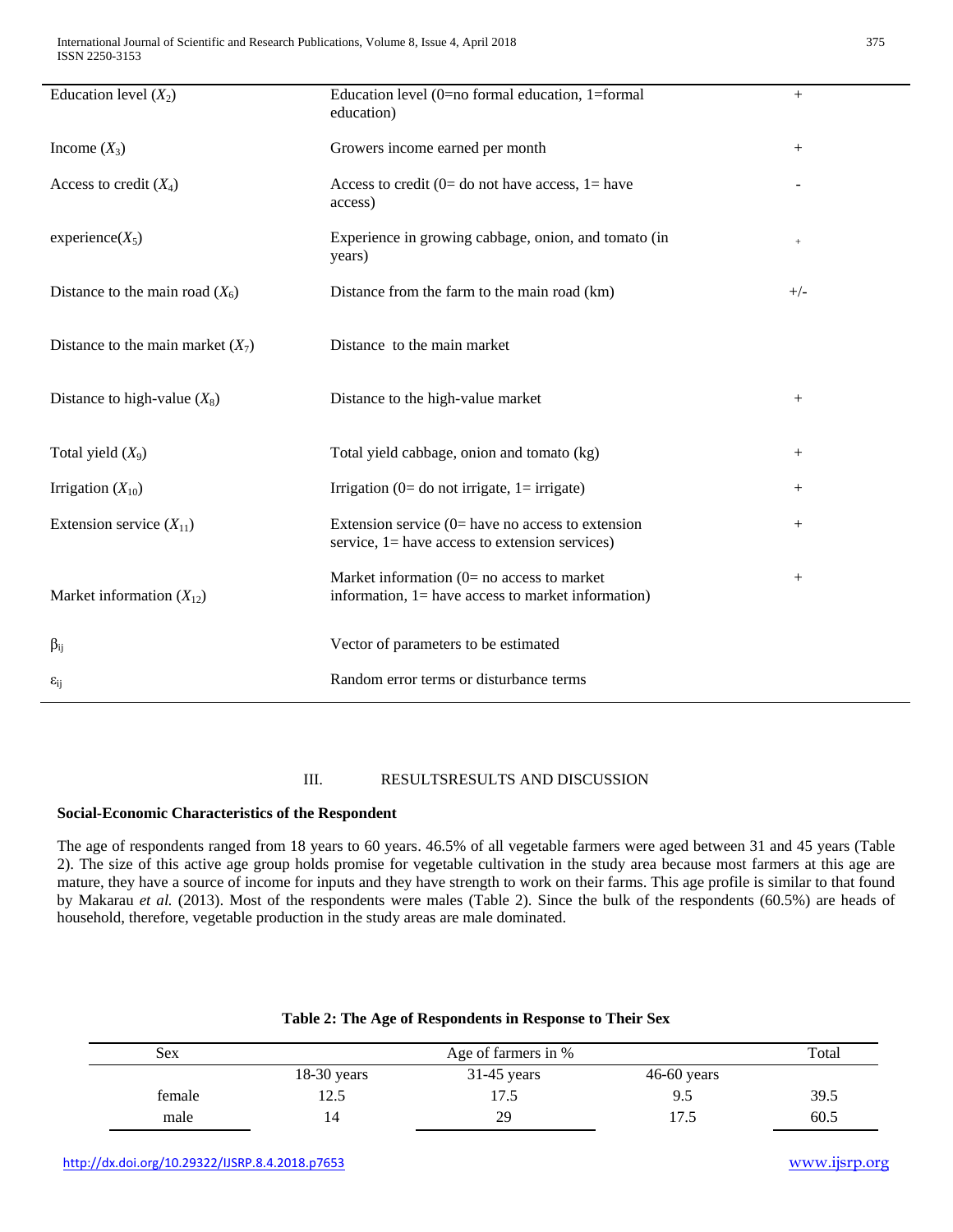International Journal of Scientific and Research Publications, Volume 8, Issue 4, April 2018 376 ISSN 2250-3153

| ''otai<br>. | ن ن<br>$- - - -$ | 40.J | -<br>___ | 100 |
|-------------|------------------|------|----------|-----|
|             |                  |      |          |     |

About 55% of vegetable farmers in the area planted tomatoes (Figure 2). 25% and 20% of the vegetable farmers grew cabbage and onion respectively. Tomato vegetable is the most used vegetable in cooking and preparation of salads at homes, school cafeterias, restaurants and hotels on a daily basis. For onions, farmers could store their produce for up to three month before selling, hence giving them enough time to seek for good markets before selling their produce. This is not possible for tomatoes and cabbage due to their high perishability nature.



**Figure 2: The percentage growth of vegetables grown by farmers in the study area.**

For smallholder tomato farmers only 15 % out of 55% of all tomato farmers sold their vegetables in high-value market while 40% sold their produce to the local markets (Figure 3). These farmers fail to meet conditions that were set by high-value markets such as grades, quality, timely and consistent supply, safety, packaging, and cleanness. Hence farmers find it easier to sell their tomatoes to local markets were no criteria are required to be met but they end up fetching a lower price for their produce. For the case of cabbage farmers it was different because out of 25% of all interviewed cabbage farmers 14% sold their produce to high-value markets and only 11% sold their produce to local markets (Figure 3). These farmers who sold their cabbage to high-value markets mostly sold it to secondary schools cafeterias and few sold them to supermarkets and hotels. For onion farmers 12.5% out of their total 20% sold their onions to the local markets near due to lack of storage facilities and poor market information. Only 7.5% of these onion farmers sell their onion to the high-value markets where they received good prices for their produce (Figure 4).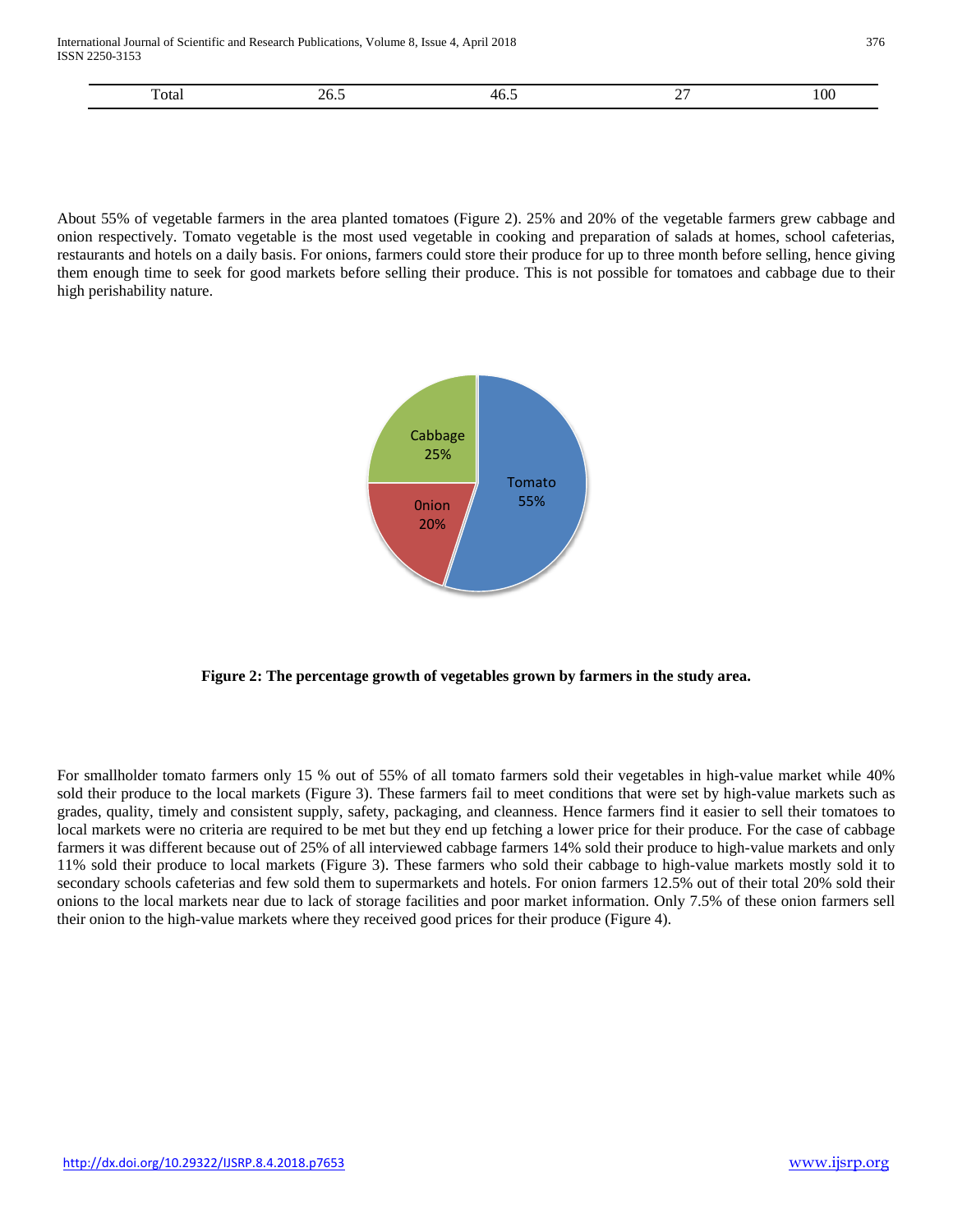



# **The Determinant Factor to Market Participation**

The determination of factors that influencing smallholder growers to participate in high-value markets were estimated by using binary logistic regression model to establish which factors were significantly influential to smallholder growers "participation in high-value markets". The model was statistically significant at  $(p<0.05)$  with entered variables in Table 3.

| <b>Variable</b>                                                      | <b>Cabbage Growers</b><br>$(n=50)$ |       | <b>Onion Growers (n=40)</b>       |       | <b>Tomato Growers (n=110)</b>     |       |
|----------------------------------------------------------------------|------------------------------------|-------|-----------------------------------|-------|-----------------------------------|-------|
|                                                                      | B                                  | Sig   | $\beta$                           | Sig   | B                                 | Sig   |
| <b>Sex</b>                                                           | $-0.904559$                        | 0.17  | $-0.9577485$                      | 0.567 | 0.192242                          | 0.135 |
| Education                                                            | 0.9805321                          | 0.593 | 0.540729                          | 0.298 | 0.1736052                         | 0.831 |
| Income                                                               | $0.0000118$ **                     | 0.031 | 4.79E-06***                       | 0.009 | $-1.36E-06$                       | 0.331 |
| Credit                                                               | 0.210943                           | 0.876 | $-0.162751$                       | 0.158 | 0.6969844                         | 0.319 |
| Experience                                                           | 0.012643                           | 0.862 | 0.0784212                         | 0.61  | $0.0890367$ *                     | 0.093 |
| Dist_mainroad                                                        | $-0.63247**$                       | 0.02  | 0.5369563                         | 0.399 | $-0.6372521$                      | 0.1   |
| Dist_localmkt                                                        | 0.4197783                          | 0.199 | 0.295872                          | 0.115 | 0.1115624                         | 0.138 |
| Dist_hvm                                                             | $-0.946779$                        | 0.192 | $-0.3517437$                      | 0.166 | $-0.0924765$ **                   | 0.037 |
| Yield                                                                | $0.0014439**$                      | 0.04  | $-0.0368661$                      | 0.157 | $0.0147061***$                    | 0.000 |
| Irrigation                                                           | 0.8999083                          | 0.414 | $-0.597099$ **                    | 0.043 | $0.369579$ <sup>*</sup>           | 0.071 |
| Ext_service                                                          | $-0.164172$                        | 0.341 | $0.997531**$                      | 0.037 | $-0.1694$                         | 0.207 |
| Mkt_info                                                             | 0.456493                           | 0.304 | 0.706696                          | 0.095 | $-0.8608552$                      | 0.285 |
| cons                                                                 | $-0.579375$                        | 0.729 | $-0.704932$                       | 0.039 | $-0.007029$                       | 0.004 |
|                                                                      | Log likelihood $= -$               |       | Log likelihood $=$ -              |       | Log likelihood $=$ -              |       |
|                                                                      | 19.355503<br>Pseudo $R^2 = 43.9$   |       | 10.811212<br>Pseudo $R^2 = 59.15$ |       | 33.972787<br>Pseudo $R^2 = 47.55$ |       |
|                                                                      |                                    |       |                                   |       |                                   |       |
| * means significant at ***=1%, **= 5%, * = 10% level of significance |                                    |       |                                   |       |                                   |       |

|  | Table 3: Binary logit regression results |  |
|--|------------------------------------------|--|
|  |                                          |  |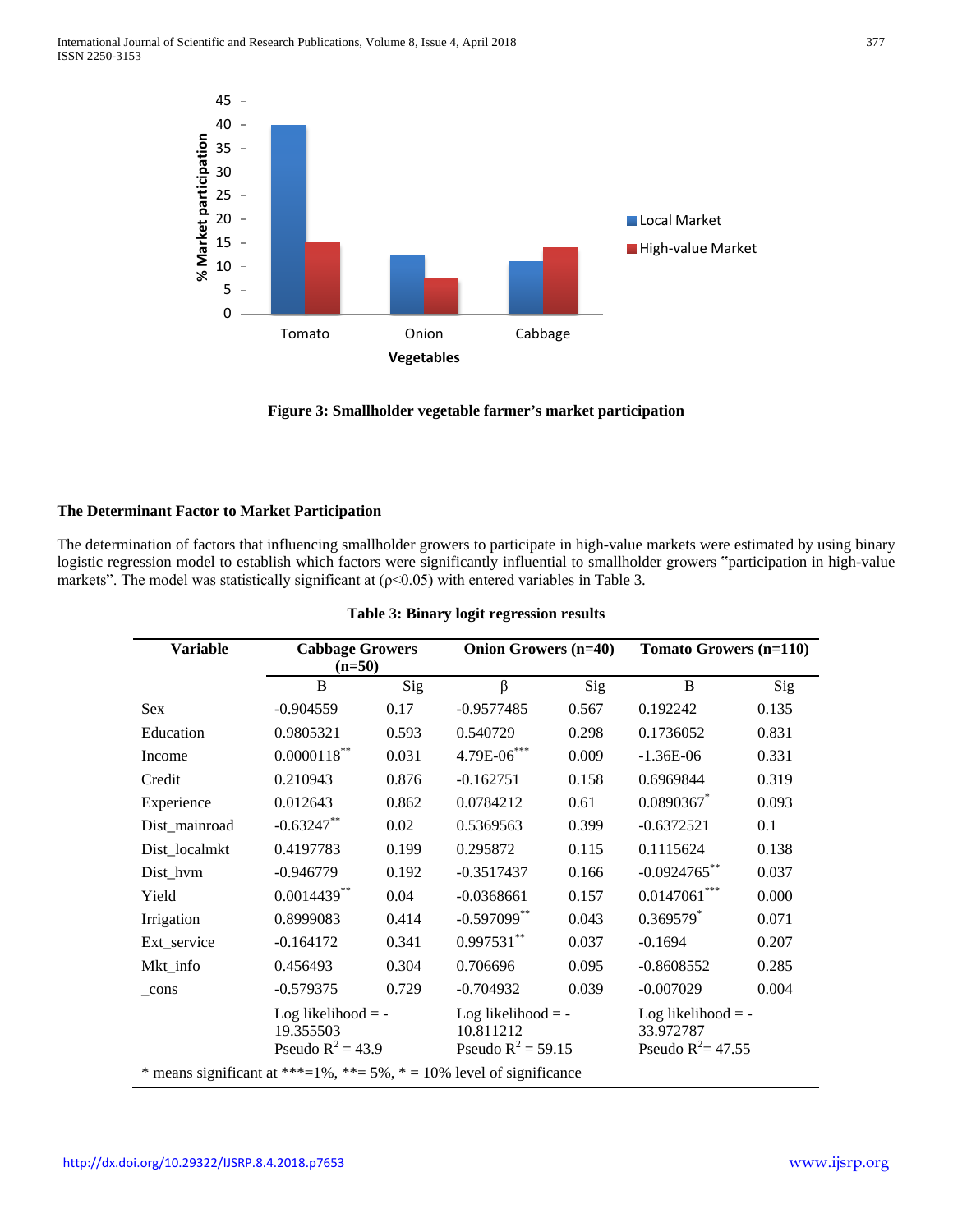The binary logit regression estimation in Table 3 shows that the estimated coefficients of the Logit regression revealed that the explanatory variables 'income', and 'yield' positively and significantly influence the cabbage farmers' decision to participate in the high-value market, while 'distance to the main road' has a negative influence on cabbage farmers high-value market participation. On the other hand, 'income' and 'extension service' has significant positive impact on the decision of the smallholder onion farmers to participate in the high-value market, while 'irrigation' had a negative effect. For the case of tomato farmers, 'experience', 'yield', and 'irrigation' influenced positively smallholder tomato farmers participation in high-value market, while, 'distance to the high-value market' had a negative significant effect to farmers market participation.

Income for cabbage farmers, and yield were positive and statistically significant at  $(p<0.05)$  related to the farmers participation in high-value market. This implies that a unit increase in income and a unit increase in yield increases the probability of these vegetable growers to participate in high-value market by 0.0000118% and 0.0014439% respectively keeping all other factors constant .While the distance from the farm to the main road had a negative relationship to high-value market access by smallholder vegetable growers, and was statistically significant at  $(\rho < 0.05)$ . This implies that a unit increase in distance decreased the probability of cabbage growers to participate in high-value market by 0.63247% keeping all other factors constant.

Growers with more income and high yield were more likely to participate in high-value market opportunities found in Arusha Region than their counter parts. High-value markets need a constant supply of quality produce of vegetables (Chagomoka, *et al.,* 2014). Nevertheless distance from the farm to the main road has a negative relationship, meaning growers whose farms are far from the main road are less likely to participate in high-value market opportunities than growers whose farms are near to the main road. This is due to poor infrastructure and high transportation cost for farmers.

Table 3 results shows that, income, extension service and market information were positive and statistically significant at  $(\rho < 0.001)$ , (ρ<0.05), and (ρ<0.1) respectively related to smallholder onion growers participation in high-value market. This implies that a unit increase in income, extension service and market information, increases the probability of smallholder onion growers participation in high-value market by 0.00000479%, 0.997531%, and 0.706696% respectively. Irrigation for onion growers had a negative relationship and significant at  $(p<0.05)$  related to smallholder growers participation in high-value market. This implies that a unit increase in irrigation decreased the probability of smallholder onion growers' participation to high-value market by 0.597099% holding all other factors constant.

Smallholder growers who irrigated their onions were less likely to get more yields and participate in high-value market. Many smallholder growers who practice irrigation they practice it in a small area of land that has access to irrigation water compared to growers who wait for the rainfall to cultivate their onions. While an increase in extension service increases smallholder onion growers participation to high-value markets. Extension

Services helped growers to be aware of the use of inputs and even how to grow their produce and protect them from pest and diseases so that they can harvest more quality produce compared to growers with no extension services. Growers with market information were more likely to participate in high-value markets than growers with no market information. Market information included where to sell, price, and quantity required. Therefore a farmer is free to make decision of where to sell his produce so as to fetch higher prices.

However, for the case of tomatoes table 3 results indicated that experience was positive and statistically significant at  $10\%$  ( $\rho$ =0.1) to growers participation in high-value market. A unit increase in experience increased the probability of participating in high-value market by 0.0890367% holding other factors constant. Experienced growers have more market information, and product information compared to unexperienced growers.

Distance to the high-value market for smallholder tomato growers was negative and statistically significant at 5% ( $p=0.037$ ) to growers participation in high-value market. This implies that a unit increase in distance from the farm to the high-value market decreased smallholder growers participation to high-value market by 0.0924765% holding other factors constant. The more the distance to the high-value market the less tomato growers are going to sell their produce to those markets. This is due to poor infrastructure, high transportation cost and the perishability nature of vegetables.

Tomato yield and irrigation were positive and statistically significant at  $1\%$  ( $\rho$ = 0.000) and  $10\%$  ( $\rho$ = 0.071) respectively. A unit increase in tomato yield increase smallholder growers participation to high-value market by 0.0147061% holding all other factors constant. This finding is consistent with Reyes *et al.* (2012) and underscores the importance of increased output by smallholders' farmers to enhance their chances of stepping out of poverty and improving their livelihood through increased income from increased participation in the market. While a unit increase in irrigation by smallholder vegetable growers increases smallholder growers participation in high-value market by 0.369579% holding all other factors constant. Growers who irrigate their tomatoes are more likely to increase their yield and they are free to cultivate even when it is off season. These growers are more likely to participate in high-value markets because they are assured of constant supply of tomatoes to these high-value markets than growers who do not irrigate.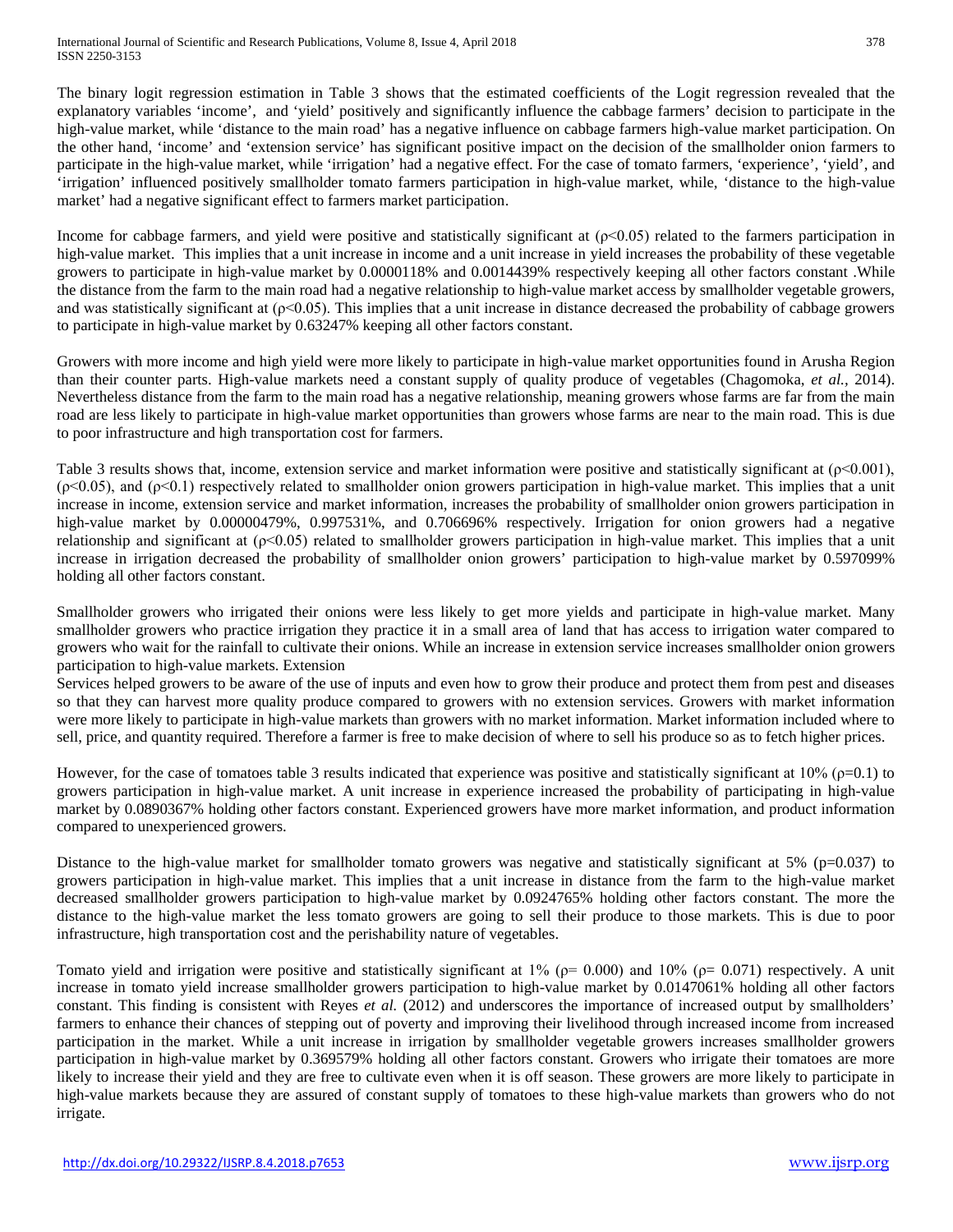# IV. CONCLUSION AND RECOMMENDATIONS AND POLICY RECOMMENDATIONS

In this study, male participated more in vegetable production than female farmers because vegetable is a high income crop that has a short maturity compared to most of staple crops. Also male farmers have more contacts that are social with both vegetable buyers and their agents whom they often meet in trading centers. Female farmers lack such contacts and are in most cases excluded from direct transactional negotiations with buyers. Thompson (2013), found that male farmer positively and significantly influenced farmer's volume of vegetable sales in the market. The author stated that the reason is that women spend much of their time doing domestic work and allocate less time to other matters like market transactions.

Moreover, for cabbage growers' income, distance from the farm to the main road and yield, were found to significantly affect smallholder vegetable growers' participation in high-value markets such as supermarkets, tourist hotels and greengrocer shops. While for onion income, irrigation, extension services and market information were significant. And for tomato, experience, distance to the high-value market, yield, and irrigation were significant. Experienced growers benefited from their skills on producing vegetable products that meets the needs of their target customers as compared to the less experienced growers. Similarly, smallholder vegetable growers whose produce travel shorter distance from the farm to nearby high-value markets are more likely to sell their produce to these markets. Other close by market outlets includes schools and hotels that are surrounding local growers thus offering bulk purchase opportunities and therefore more income. Finally, growers with more yields are more likely to participate in high-value market opportunities as compared to those smallholder growers with lower yields for these crops since they can meet the market demand.

There is a need to deliberately improve the numbers of smallholder growers participating in and benefiting from the high-value markets in order to facilitate stable incomes and sustainable livelihoods. To achieve this, the following preconditions are recommended (i) strengthening of extension services by the government and other stakeholders especially to cabbage and tomato vegetable growers in order increase growers' access to improved production technologies and practices, (ii) smallholder vegetable growers should be educated about value addition, standardization, grading, proper cleaning, packaging, and the advantages of producing quality produce in order to win the available high-value markets in their areas. Research and development programmers should be geared towards solving production and marketing constraints facing many small vegetables growers today such as good seeds, fertilizers, training and market information. In addition, improving rural infrastructure (e.g., access roads) would facilitate faster delivery of farm produce (especially perishable commodities such as vegetables) to reach consumers in fresh state.

#### ACKNOWLDGEMENT

The authors wish to thank Sokoine University of Agriculture (SUA) especially staffs from the School of Agricultural Economics and Business Studies (SAEBS) for their technical support during this study and the World Vegetable Center (WVC) under its ACIAR<sup>[1](#page-0-0)</sup>funded project called VINESA for their financial support.

#### **REFERENCES**

- [1] Chagomoka, T., Afari-Sefa, V. and Pitoro, R. (2014). Value chain analysis of traditional vegetables from Malawi and Mozambique. Int. Food and Agrib. Manag. Rev. 17(4), 57-83.
- [2] Irungu C, Mburu JMP, Hoeschle-Zeledon I (2011). The Effect of Market Development On-farm Conservation of Diversity of African Leafy Vegetables around Nairobi. Int. J. Hum. Soc. Sci. 1(8):198-207.
- [3] Jones, N. (2015). Some marketing problems faced by agroforestry farmers in Asia. [\[http://www.fao.org/docrep/v7540e/V7540e21.htm\]](http://www.fao.org/docrep/v7540e/V7540e21.htm) site visited on 5/8/2015.
- [4] Kuzilwa, J. A. (2013). Productivity, market access and incomes for small farming businesses through contracts in Tanzania. [www.ddrn.dk/filer/foru m/File/4\_Contract\_farming\_intro\_Mzumbe.pdf] site visited on 5/8/2015.
- [5] SCF (2008). Fresh fruit & vegetable sub sector / value chain analysis Tanzania. Study commissioned by SME competitiveness facility and conducted by MATCH MAKER ASSOCIATES LIMITED (MMA). PP 33.
- [6] Shute, L. L. (2011). *Building a Future With Farmers: Challenges Faced by Young, American Farmers and a National Strategy to Help Them Succeed*. National Young Farmers' Coalition, Tivoli, New York. Pp 15.
- [7] Tenkouano, A. (2013). Improving Incomes and Nutrition in Eastern and Southern Africa by Enhancing Vegetable-based Farming and Food Systems in Periurban Corridors (VINESA), Project Document, AVRDC-The World Vegetable Center, Shanhua, Taiwan, pp 7-9.
- [8] Thompson D, Agbugba IK (2013). Marketing of tropical vegetable in Aba area of Abia State, Nigeria. Journal of Agricultural Economics and Development. Acad. Res. J. 2(7):272–279.

 $\overline{\phantom{a}}$ 

<http://dx.doi.org/10.29322/IJSRP.8.4.2018.p7653> [www.ijsrp.org](http://ijsrp.org/)